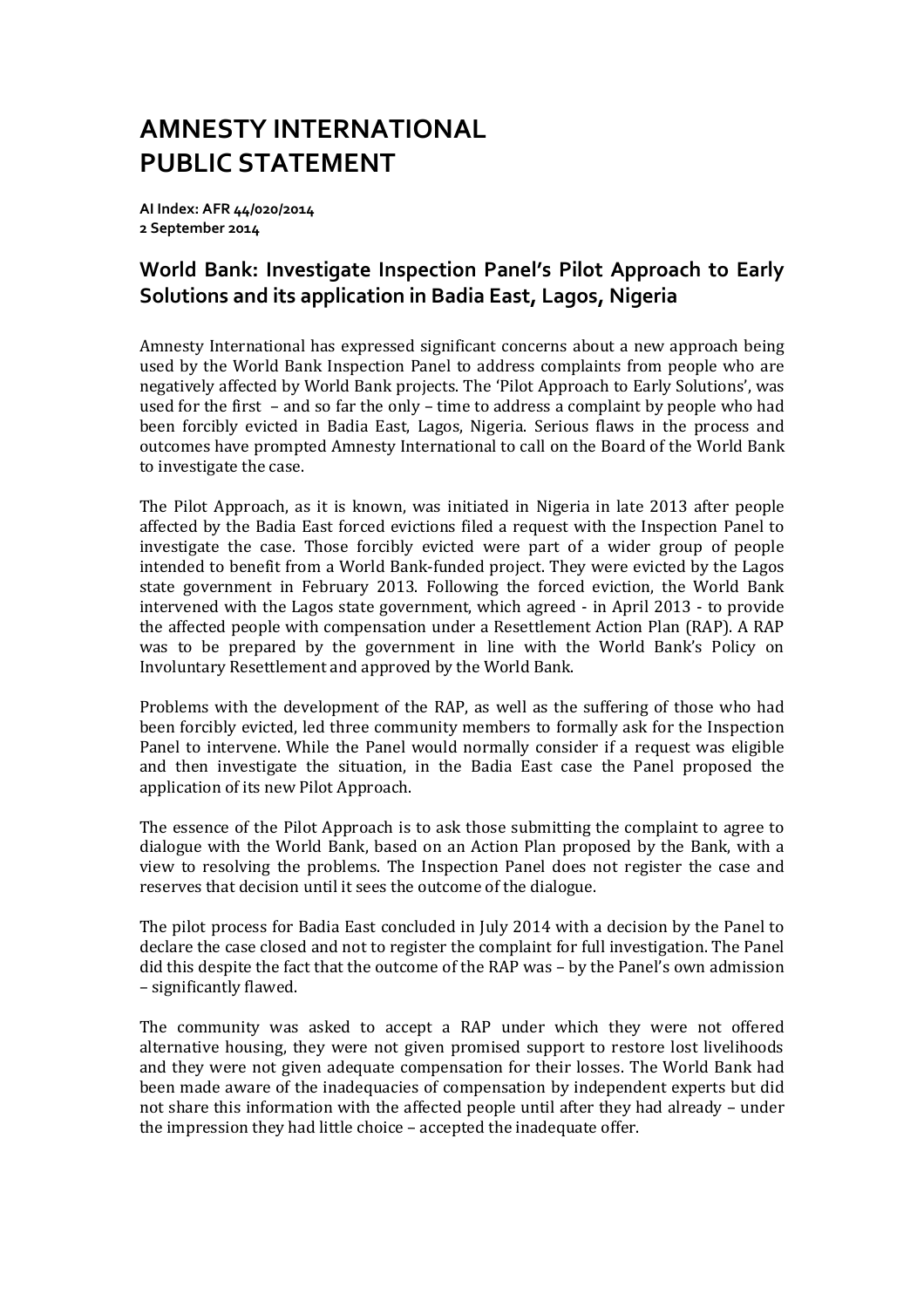The RAP was clearly inconsistent with the World Bank's policies on involuntary resettlement, but the Inspection Panel refused to engage with this issue on the basis that it had not done an investigation.

In giving its reasons for closing the Badia East case and endorsing the flawed RAP, the Inspection Panel stated that it believed the World Bank had implemented the Action Plan to which it committed under the Pilot Approach. When confronted by Amnesty International with evidence that elements of the Action Plan had not been implemented the Panel declined to comment on the basis that it had not done an investigation.

The Panel's position is untenable: it decided not to investigate whether the World Bank complied with its own policies – a core part of the Inspection Panel's mandate – on the basis that the Pilot Approach was a success. One of its main grounds for asserting that the Pilot Approach was concluded successfully in Badia East was the implementation of a World Bank Action Plan but the Panel cannot comment on whether this plan was properly implemented.

The Panel has also pointed to the fact that a majority of the Badia East community agreed to the RAP but disregarded the fact that this agreement came after efforts to get the Lagos state government to address the inadequacies met with no success. People agreed to the RAP because they believed there was no alternative. Many people raised the inadequacies of the RAP directly with the Panel.

The use of the pilot early solutions approach at Badia East has amounted to leaving a poor community that had lost almost everything to negotiate with government authorities and the World Bank. The stark imbalances in power were exacerbated by the fact that the community was not given essential information, such as copies of the full draft RAP to examine its proposals.

While the Inspection Panel may have introduced the pilot with the intention of aiding swift resolution of complaints, the way the process has been implemented has left hundreds of people without an effective remedy. It has resulted in the World Bank's accountability mechanism endorsing a RAP that falls short of international human rights standards and the Bank's own policy.

The Inspection Panel is expected to present its lessons learned on the first application of the Pilot Approach in Badia East at a meeting on 3 September 2014 of the Committee on Development Effectiveness, a sub-committee of the World Bank's Board of Executive Directors.

Amnesty International has issued a briefing on the Badia East case to coincide with this meeting. The organization is calling on the World Bank Board to suspend the Panel's pilot approach and ensure that an independent investigation of the pilot approach, and the Panel's handling of this Request, is carried out.

The briefing: *The World Bank Inspection Panel's Early Solutions Pilot Approach: The Case of Badia East, Nigeria,* AI Index AFR 44/018/2014 is available at: <http://www.amnesty.org/en/library/info/AFR44/018/2014/en>